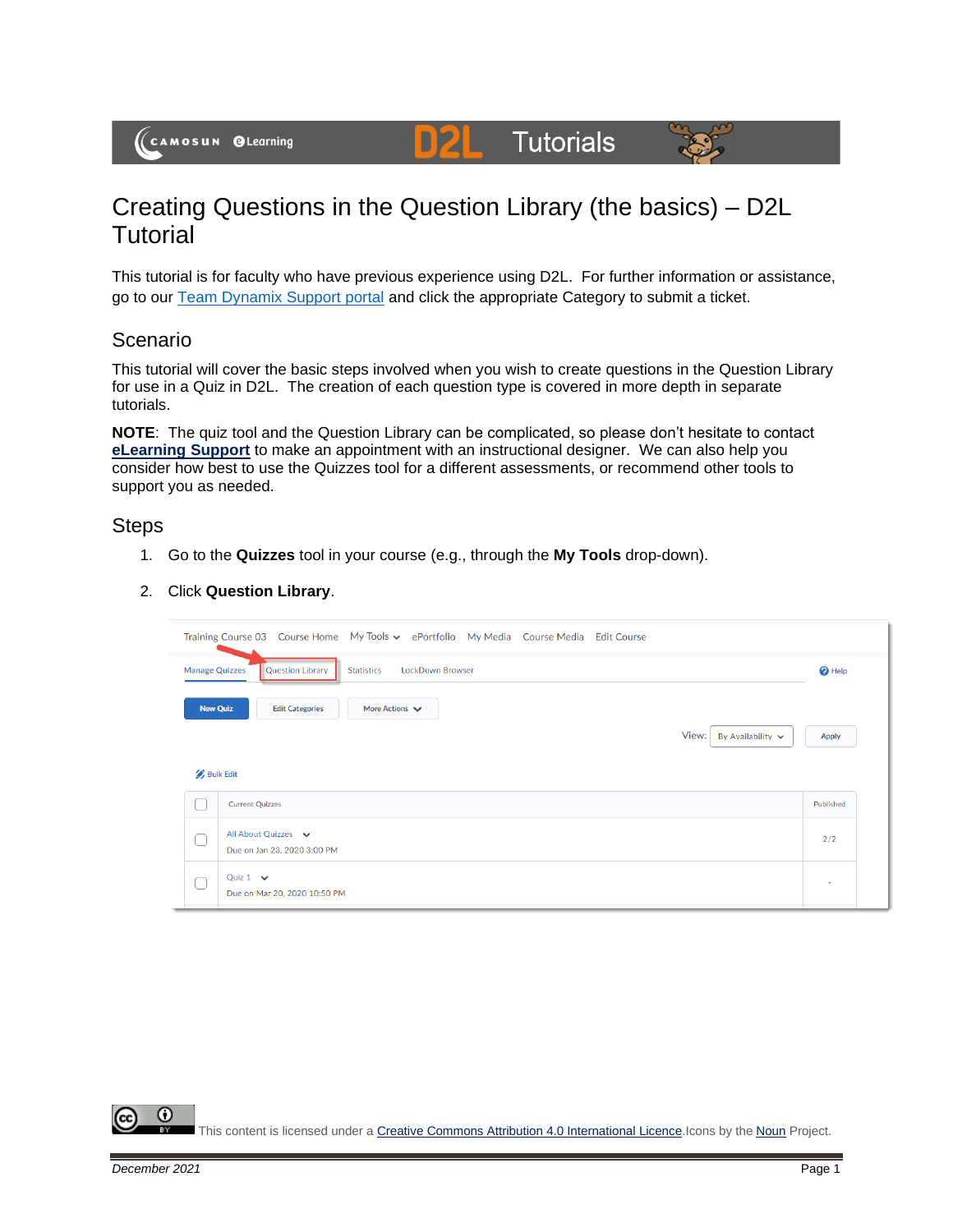3. Create folders (called **Sections**) to organize your questions, for example Module 1 Quiz, or Reading Quiz, or Week 1 Quiz. Click **New** and select Section.

|                                                                         | Training Course 03 Course Home My Tools v ePortfolio My Media Course Media Edit Course            |             |  |  |  |  |  |
|-------------------------------------------------------------------------|---------------------------------------------------------------------------------------------------|-------------|--|--|--|--|--|
| 日金 Question Library<br>Surveys<br>Self-assessments<br><b>ED</b> Quizzes | <b>Question Library</b><br>New $\vee$<br>Import $\vee$<br>Section<br>True or False Question (T/F) | Edit Values |  |  |  |  |  |
|                                                                         | Multiple Choice Question (MC)                                                                     | edit)       |  |  |  |  |  |
|                                                                         | Multi-Select Question (M-S)                                                                       |             |  |  |  |  |  |
|                                                                         | Written Response Question (WR)                                                                    |             |  |  |  |  |  |
|                                                                         | <b>Short Answer Question (SA)</b>                                                                 |             |  |  |  |  |  |
|                                                                         | Multi-Short Answer Question (MSA)                                                                 |             |  |  |  |  |  |

## 4. Give your section a **Title**, and click **Save**.

| Back to Question Library<br>∢                                                                                                                                                                          |        |
|--------------------------------------------------------------------------------------------------------------------------------------------------------------------------------------------------------|--------|
| Section Title*<br>Quiz 1<br>Hide Section Title from students<br>Section ext                                                                                                                            | Quiz 1 |
| Hide Section Text from students<br>Shi fle questions in this section<br>Alse shuffles sections and question pools in this section. Does not cascade to sub-sections.<br>Save<br>Cancel<br>$\checkmark$ |        |

 $\overline{0}$ (cc This content is licensed under [a Creative Commons Attribution 4.0 International Licence.I](https://creativecommons.org/licenses/by/4.0/)cons by the [Noun](https://creativecommons.org/website-icons/) Project.